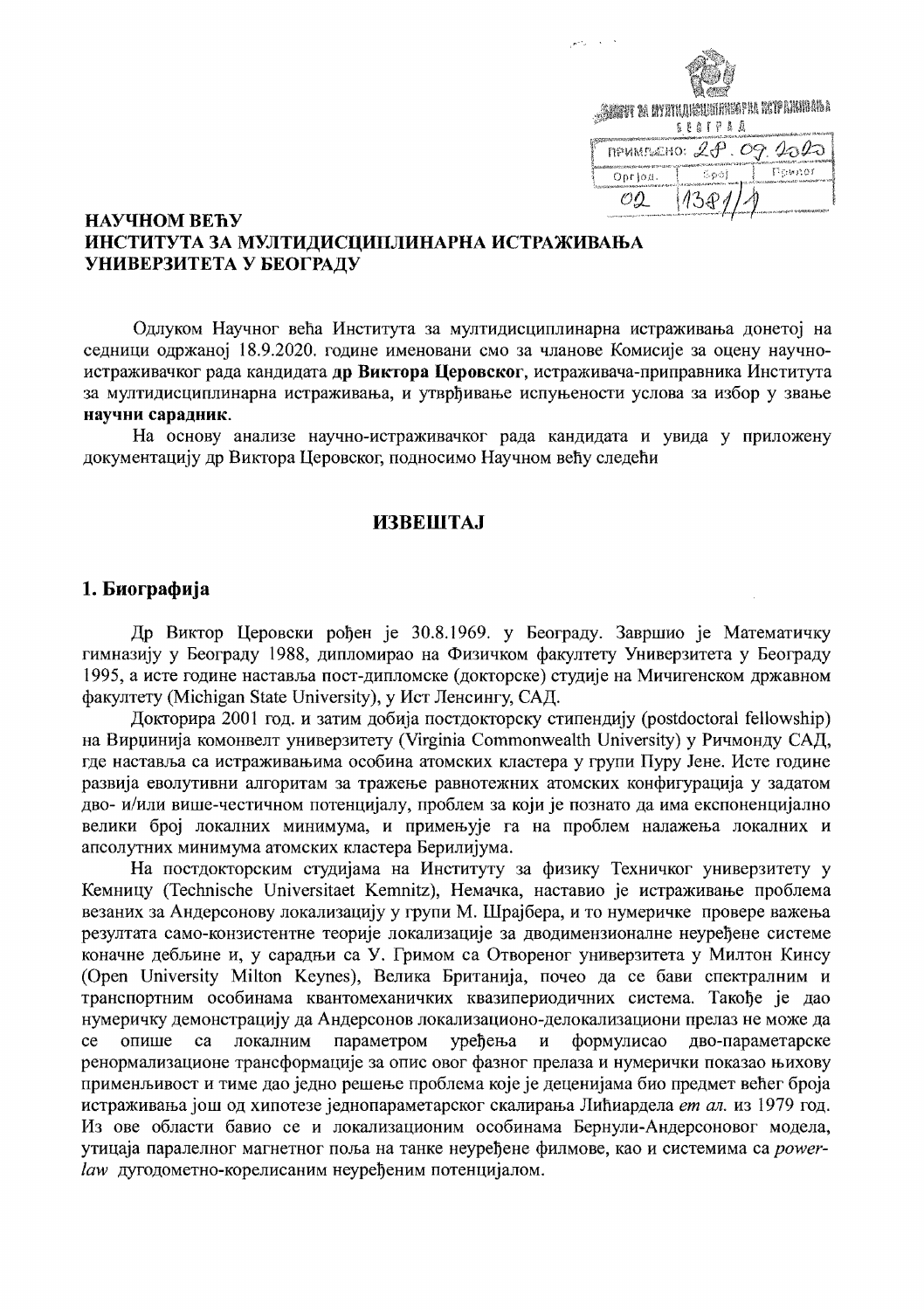Од 1. 1. 2009. запослен је на Институту за физику у Земуну прво на европском пројекту FP7 nanoDNAsequencing, а затим на пројектима Министарства за образовање, науку и технолошки развој Републике Србије, под руководством проф. Радомира Жикића у оквиру којих се бавио електронском структуром ДНК и, као ментор др Милошу Дражићу, формулисањем теорије неравнотежног квантног електронског транспорта. Такође је био (ко)ментор у изради дипломских радова. Кандидат је учествовао на три пројекта на SOLEIL синхротрону у Француској под руководством проф. Александра Милосављевића где је теоријски моделовао ефекте наносолватације на електронске и оптичке особине биомолекула. Од 1. 6. 2020. кандидат је запослен на Институту за мултидисциплинарна истраживања (ИМСИ).

Др Виктор Церовски је до сада објавио 17 публикација са ИСИ листе, од тога 3 као самостални аутор у М21а и М21 часописима, и цитиран је 168 пута, од тога 163 пута без аутоцитата, са Хиршовим индексом 9.

# 2. Преглед научне активности кандидата

Научно-истраживачка активност др Виктор Церовског се одвија у следећим областима:

# 3.1 Квантномеханички неуређени и хаотични системи

Физички ефекти проузроковани микроскопском неуређеношћу услед аморфне структуре материјала или присуства нечистоћа се значајно разликују и много су јачи у квантомеханичким системима у поређењу са класичним системима. Откриће Андерсонове локализације 1959. (за коју је Андерсон добио Нобелову награду 1971.) показало је да у тродимензионалном систему, за довољно велику неуређеност, електрон престаје да дифундује кроз средину и остаје локализован у близини почетне позиције. Разлог је експоненцијална (Андерсонова) локализација свих својствених електронских стања, док је спектар и регуларан и са коначном густином стања на Фермијевом нивоу, у контрадистинкцији са стандардном теоријом изолаторског понашања материјала због постојања енергетских зона и процепа у електронском спектру око Фермијевог нивоа.

С обзиром да при слабој неуређености електрон дифундује и материјал је стога проводник, једно од основних питања из ове области је како се прелаз са проводног на непроводно стање одвија када се неуређеност повећава. Једнопараметарска хипотеза Абрахамса, Андерсона, Лићиардела и Рамакришнана из 1979. је сугерисала да је ова врста метал-изолатор фазног прелаза континуална за димензије проводника веће од 2, а Андерсонова локализација много јачи феномен него што се до тада мислило јер хипотеза имплицира да дводимензионални метал са ма колико малом коначном концентрацијом нечистоћа постаје изолатор у термодинамичком лимиту. Једини параметар који одређује проводне карактеристике материјала према хипотези је (бездимензиона) проводност.

Разлог за одсуство проводности метала са малом коначном концентрацијом нечистоћа у две димензије, када је средњи слободни пут електрона много већи од Фермијеве таласне дужине електрона те се стога чини да би квантномеханички ефекти били пертурбативна корекција класичне теорије електронског транспорта, су дугодометна суперпозиција трајекторије електрона са том истом трајекторијом у супротном смеру кретања, чији допринос се повећава са повећањем димензија система и дивергира у термодинамичком лимиту у две димензије. Изабрани радови:

Viktor Cerovski, Critical exponent of the random flux model on an infinite two-dimensional  $\bullet$ square lattice and anomalous critical states, PHYSICAL REVIEW B 64, 161101 (2001). M21a IF 3,327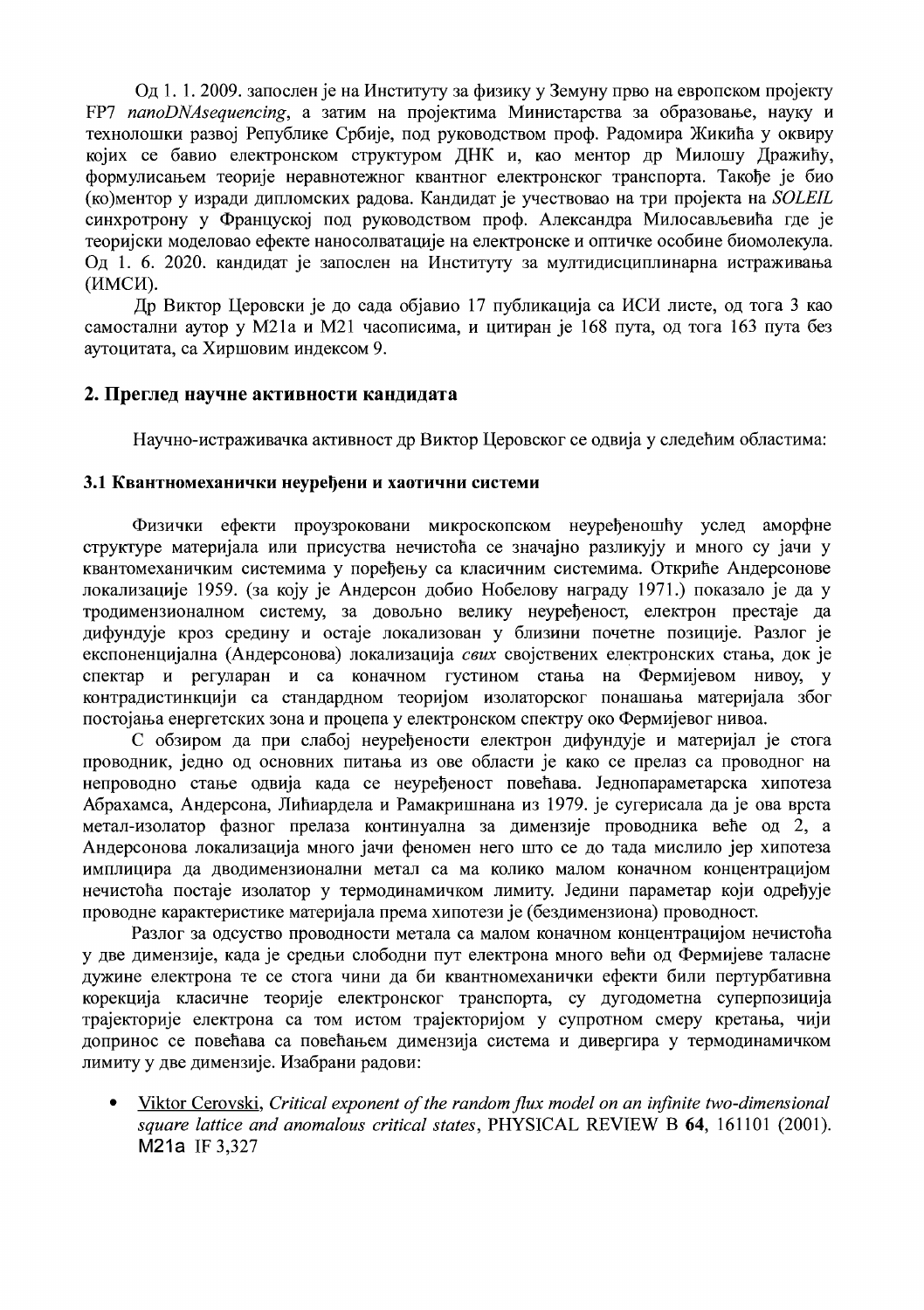- B. K. Nikolić, V. Z. Cerovski, Structure of quantum disordered wave functions: weak  $\bullet$ localization, far tails, and mesoscopic transport, EUROPEAN PHYSICAL JOURNAL B 30 227-238 (2002). M21a IF 2,077
- Viktor Cerovski, Boundary hopping and the mobility edge in the Anderson model in three  $\bullet$ dimensions, PHYSICAL REVIEW B, 75, 113101 (2007) M21 IF 3,322

### 3.2 Квазипериодични системи

Квазикристали, експериментално пронађени брзим хлађењем алуминијуммагнезијумских легура за чије је откриће Денију Шлехтману додељена Нобелова награда за хемију 2011., при Х-дифракцији показују кристалографски "немогуће" (у ствари немогуће само са становишта класификације свих периодичних кристалних структура) правилне дифракционе шаре, попут десетосиметричне, које су последица квазипериодичног уређења атома у кристалу. Они се често карактеришу као системи између неуређених и уређених по три особине: (а) структурни распоред атома у квазикристалу није транслационо симетричан мада се свака просторно локална конфигурација атома понавља у кристалу бесконачно много пута; (б) електронски транспорт квазикристала је карактерисан слабом проводношћу на собним температурама, између проводности метала и изолатора, а дифузија електронских таласних пакета је аномална; (в) спектралне особине Хамилтонијана квазикристала су карактерисане појавом сингуларно-континуалног спектра, док су апсолутно континуални и тачкасти спектар типично одсутни, са (мулти)фракталним спектром и електронским стањима, контрадистинкцији са уобичајеним експоненцијално локализованим везаним  $\mathbf{V}$  $\overline{u}$ периодичним Блоховим слободним стањима.

Кандидат је у овој области студирао електронски спектар, вероватноћу повратка електрона као и динамику ширења електронског таласног пакета код октоначијевих (сребрна средина) квазикристала у једној, две и три димензије, где је нумерички показана аномална дифузија и сингуларно-континуалан спектар у 1-дим. систему, као и постојање прелаза са сингуларно-континуалног на апсолутно-континуалан спектар у 2- и 3-дим системима. Изабрани радови:

V. Z. Cerovski, M. Schreiber, U. Grimm, Spectral and diffusive properties of silver-mean quasicrystals in one, two, and three dimensions, PHYSICAL REVIEW B 72, 054203  $(2005)$ . M21 IF 3,185

#### 3.3 Атомски кластери

Атомски кластери представљају скупине од десетак до неколико хиљада везаних атома. По својим физичким карактеристикама разликују се како од молекула тако и од многочестичних система попут течности и кристала, с обзиром да типично имају велики број локално стабилних структура и да често није могуће јасно разликовати површинске од запреминских особина кластера.

Кандидат је у овој области истраживао магнетизам 13-атомског кластера Гадолинијума, где је нумеричким Монте-Карло симулацијама показао аномалну магнетизацију кластера, код које укупна магнетизација кластера расте са порастом температуре. Разлог оваквог понашања је да, услед различитих координација атома кластера, на ниским температурама енергетски најповољније је кантовано феромагнетно уређење које са порастом температуре постаје феромагнетно повећавајући магнетизацију кластера. Ефекат је затим и експериментално потврђен.

Други допринос кандидата у овој области је прорачун локално-стабилних нискоенергетских структура кластера атом Берилијума. Генерално, енергија скупа честица које интерагују привлачним ограниченим потенцијалом има експоненцијално много локалних минимума, што значајно отежава проналажење атомске конфигурације најниже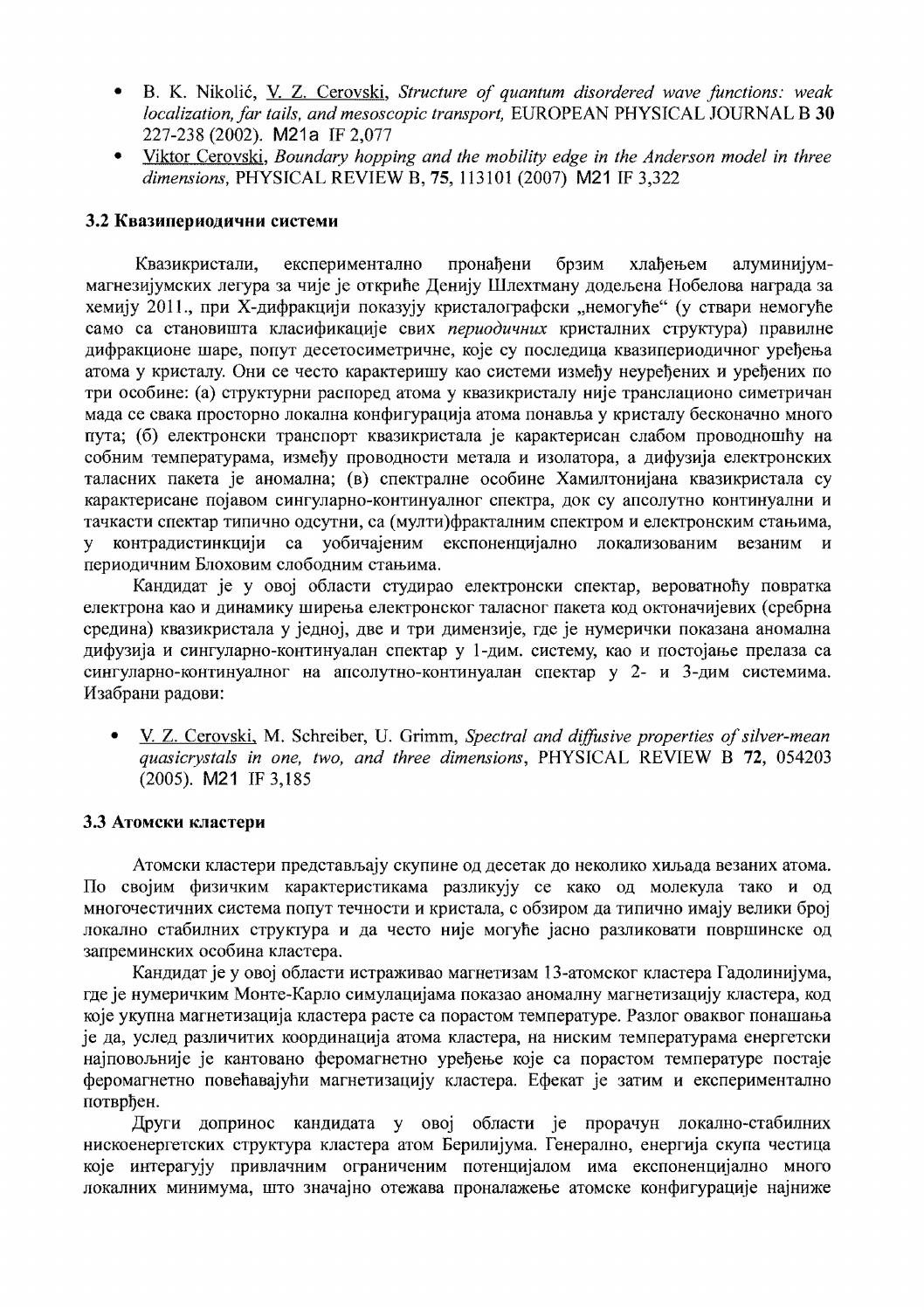енергије. У сврху решавања овог проблема кандидат је развио еволутивни (генетски) алгоритам, који је примењен на кластере Берилијума где атоми интерагују дво- и трочестичним класичним ефективним потенцијалом раније добијеним из квантномеханичких прорачуна, а затим је структура тако добијених кластера оптимизована методама теорије густине функционала. Изабрани радови:

- V. Z. Cerovski, S. D. Mahanti, S. N. Khanna, Magnetization of Gd<sub>13</sub> cluster: anomalous thermal behavior, EUROPEAN PHYSICAL JOURNAL D 10, 119 (2000) M22 IF 1,580
- V. Cerowski, B. K. Rao, S. N. Khanna, P. Jena, S. Ishii, K. Ohno, Kawazoe, Evolution of the electronic structure of Be clusters, JOURNAL OF CHEMICAL PHYSICS 123, 074329  $(2005)$  M21a IF 3,166

### 3.4 Атомска и електронска структура биомолекула

Добро је познато да излагање биомолекула ултраљубичастом зрачењу (УВ) има деструктиван ефекат по молекул. На Земљи, атмосфера највећим делом апсорбује УВ и тиме ствара повољне услове за формирање стабилних биомолекула неопходних за постојање органске материје. Експериментални рад под вођством А. Милосављевића у сарадњи са Л. Нахоном и А. Ђулијанијем урађених у SOLEIL синхротрону у Француској је довео до низа важних резултата који показују ефекте УВ на органске молекуле (полипептиде, протеине и комплексе органских молекула), посебно да наносолватација полипептида са свега неколико молекула воде има значајан заштитни ефекат на полипептиде изложене УВ. Кандидат се придружио овом пројекту и допринео бољем разумевању резултата теоријским моделовањем проучаваних молекула где су два најзначајнија резултата кандидата: (а) теоријско моделовање хидратисаног и нехидратисаног димера леуциненкефалина, где је показано да хидратација са 3 молекула воде значајно повећава везивну енергију димера, (б) теоријско моделовање атомске структуре и апсорпције аденозинмонофосфата са и без једног молекула воде, и показано да већ један молекул воде значајно редукује апсорпцију комплекса изложеног УВ. Изабрани радови:

- Aleksandar R. Milosavljević, Viktor Z. Cerovski, Francis Canon, Laurent Nahon, Alexandre Giuliani, Nanosolvation-Induced Stabilization of a Protonated Peptide Dimer Isolated in the Gas Phase, ANGEWANDTE CHEMIE INTERNATIONAL EDITION 52, 7286 (2013). M21a IF 13,734 SNIP 2,2
- Aleksandar R. Milosavljević, Viktor Z. Cerovski, Francis Canon, Miloš Lj. Ranković, Nikola Škoro, Laurent Nahon, Alexandre Giuliani, Energy-Dependent UV Photodissociation of Gas-Phase Adenosine Monophosphate Nucleotide Ions: The Role of a Single Solvent Molecule, JOURNAL OF PHYSICAL CHEMISTRY LETTERS 5, 1994 (2014). M21a IF 8,539 SNIP 1,706

#### 3.5 Електронски транспорт на наноскали

Кандидат у сарадњи са др М. Дражићем, коме је био ментор у изради докторске дисертације, и др Р. Жикићем ради на развијању теорије неравнотежног електронског транспорта на атомској и наноскали, користећи се теоријом неравнотежних Гринових функција у комбинацији са теоријом функционала густине за временски променљиве струје, где је, поред развоја потпуно самоусаглашене теорије на Хартри-Фок нивоу како у ортогоналним тако и у неортогоналним базисима. Ова теорија је од фундаменталног значаја за квантитативан опис електронског транспорта у режиму наизменичне струје кроз атоме, молекуле као и квантне спојеве од атомске до наноскале. Изабрани радови: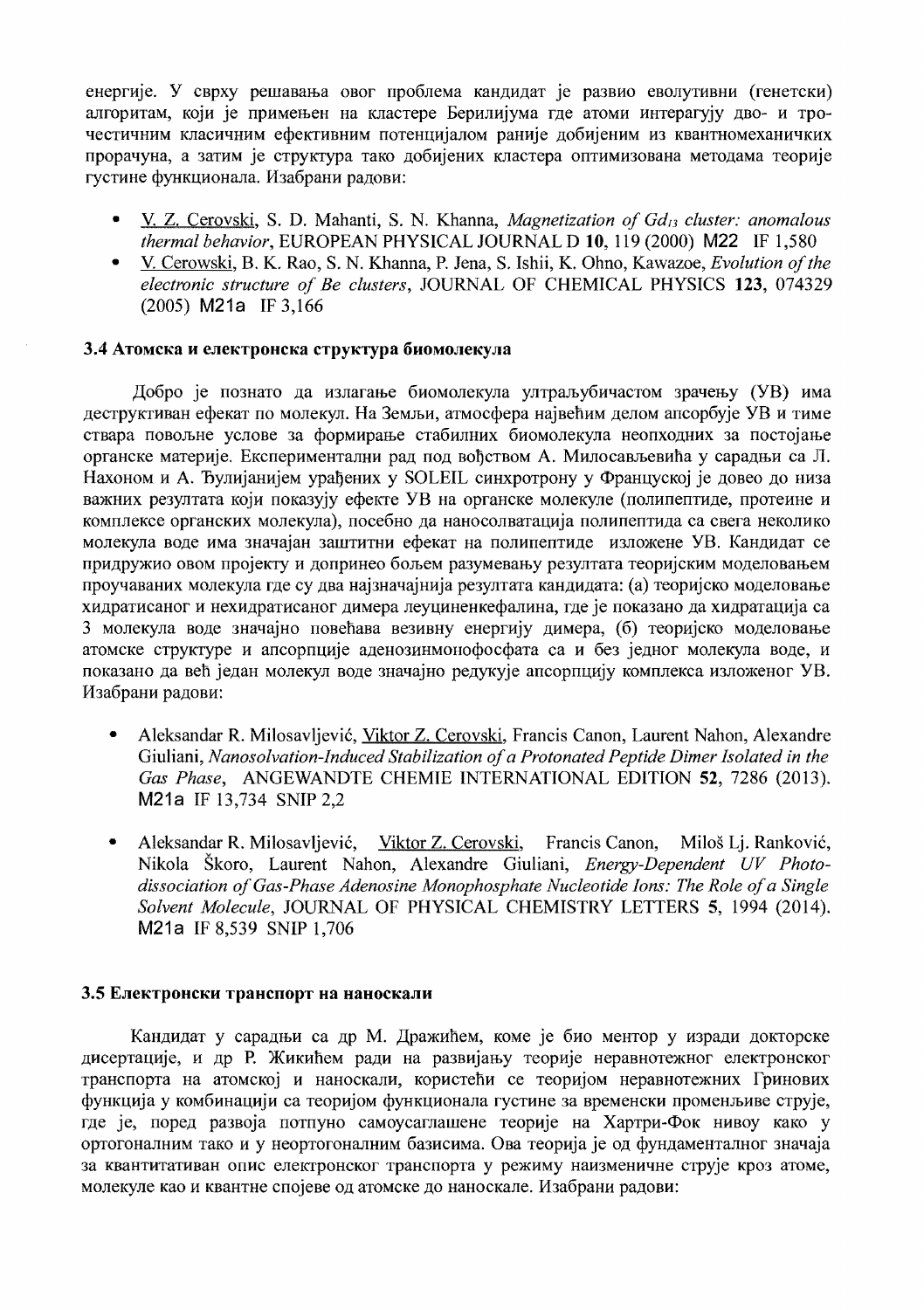- Milos S. Drazi6, Viktor Z. Cerovski, Radomir Ziki6, *Non-equilibrium linear-response transport through quantum dot beyond time homogeneity at Hartree-Fock level, PHYSICA* STATUS SOLIDI B-BASIC SOLID STATE PHYSICS 251, 1438-1450 (2014). M22 IF 1,605 SNIP 0,742
- Miloš S. Dražić, Viktor Z. Cerovski, Radomir Žikić, Theory of time-dependent nonequili*brium transport through a single molecule in a nonorthogonal basis set*, INTERNATIONAL JOURNAL OF QUANTUM CHEMISTRY 117, 57-73 (2017). M21 IF 2,568 SNIP 0,956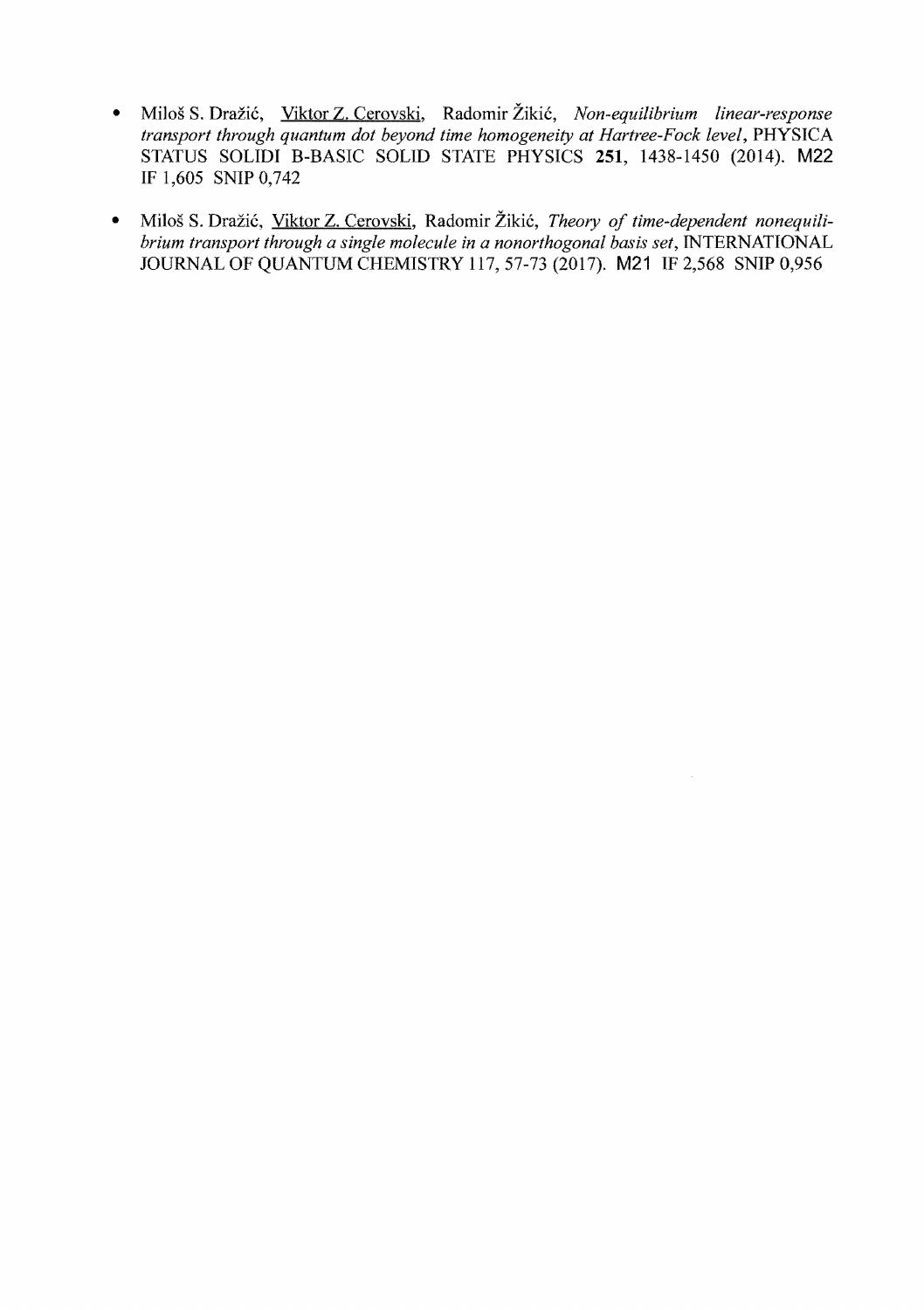# 3. Елементи за квалитативну оцену научног доприноса

# 3.1. Квалитет научних резултата

# 3.1.1. Значај научних резултата

Кандидат се бавио истраживањем квантномеханичких неуређених и квазипериодичних система који су од фундаменталног значаја за разумевање проводних особина материјала, истраживањем наносолватације биомолекула која је од фундаменталног значаја за разумевање улоге интеракције молекула воде са биомолекулима и њеног ефекта на атомску и електронску структуру и апсорпционе особине органских молекуларних комплекса изложених ултральубичастом зрачењу, као и развојем теорије неравнотежног временскипроменьивог електронског транспорта на атомском нивоу која, поред фундаменталног значаја је такође од практичног значаја за развој електронских компоненти на нанометарској скали.

# 3.1.2. Параметри квалитета часописа

Кандидат је објавио укупно 17 радова у међународним часописима, следећих параметара:

- 1 рад у M21a часопису Angewandte Chemie (International Edition)  $(IF=11,336)$  $SNIP=2,200$
- 1 рад у М21а часопису Journal of Physical Chemistry Letters (IF=7.458 SNIP=1.706). Часопис је у пет година (2011, 2012, 2014, 2015 и 2016) рангиран као број 1 часопис у области Physics, Atomic, Molecular & Chemical.
- 1 рад у M21a часопису Physical Review B: Condensed Matter (IF=3,008 SNIP=N/A)
- 1 самосталан рад у М21а часопису Physical Review B: Condensed Matter (IF=3,065  $SNIP=N/A$
- 1 самосталан рад у М21а часопису Physical Review B: Condensed Matter (IF=3,070  $SNIP=N/A$
- 1 рад у M21 часопису Physical Review B: Condensed Matter and Materials Physics  $\bullet$  $(IF=3.185 SNIP=N/A)$
- 1 самосталан рад у M21 часопису Physical Review B: Condensed Matter and Materials Physics (IF=3,172 SNIP=N/A)
- 1 рад у М21 часопису Europhysics Letters / EPL (IF=2,260 SNIP=N/A)
- 1 рад у M21 часопису Journal of Chemical Physics (IF=3,138 SNIP=N/A)
- 1 рад у M21 часопису Journal of Physics: Condensed Matter (IF=2,038 SNIP=N/A)
- 1 рад у M21 часопису International Journal of Quantum Chemistry (IF=2,184)  $SNIP=0,956$
- 1 рад у M21 часопису Journal of Luminescence (IF=2,693 SNIP=0,763)
- 1 рад у M21 часопису European Physical Journal B: Condensed Matter and Complex  $Systems (IF=1.741 SNIP=N/A)$
- 1 рад у M22 часопису European Physical Journal D: Atoms, Molecules, Clusters and  $\bullet$ *Optical Physics* (IF=1,421 SNIP=N/A)
- 1 рад у M23 часопису European Physical Journal D: Atoms, Molecules, Clusters and *Optical Physics* (IF=1,228 SNIP=N/A)
- 1 рад у M23 часопису Physica Status Solidi B: Basic Solid State Physics (IF=1,469)  $SNIP=0,765$

Укупан импакт фактор објављених радова кандидата износи 52,466.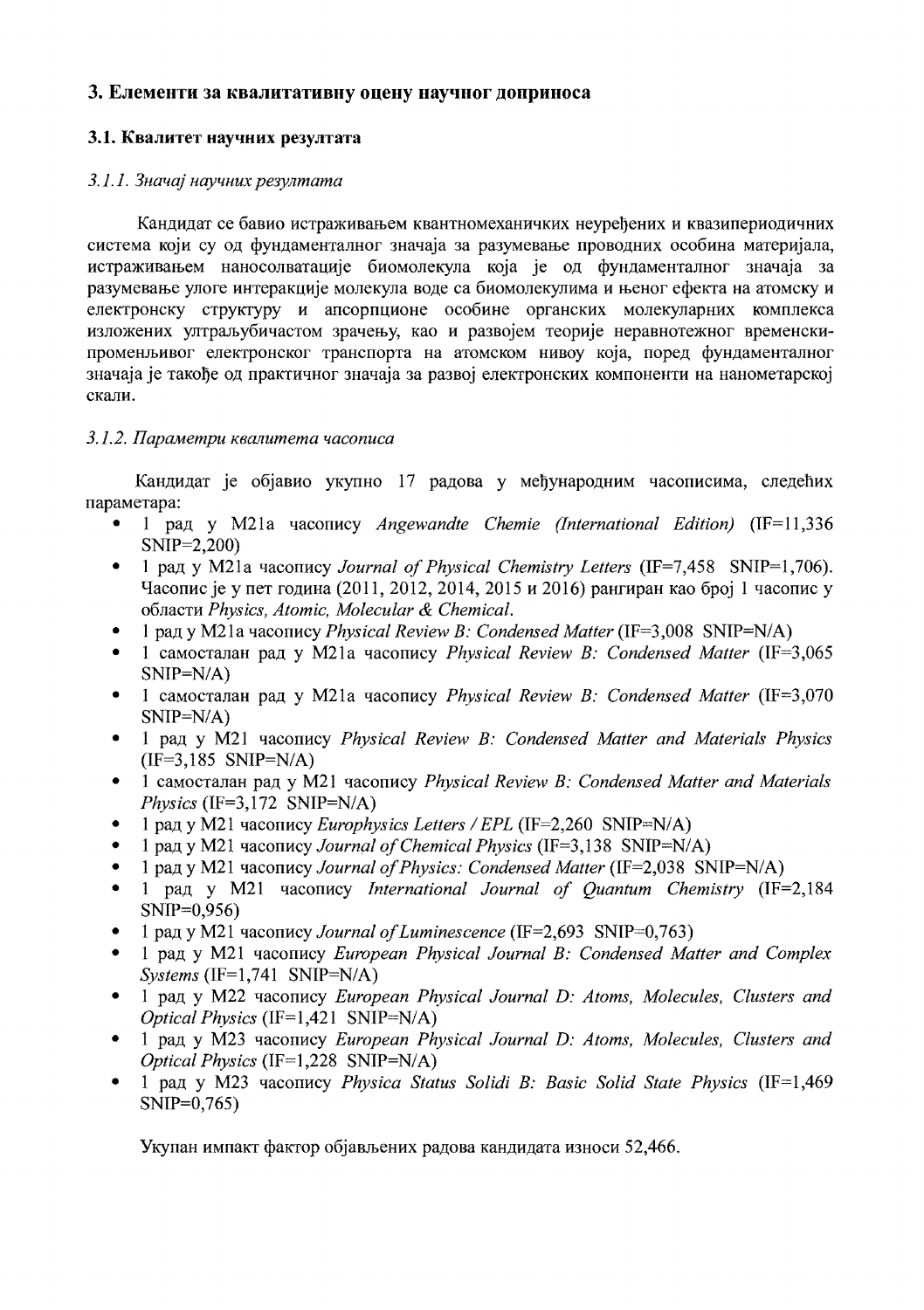#### 3.1.3. Позитивна цитираност научних радова кандидата

Према индексної бази Web of Science, за протекли изборни период кандидатови радови су цитирани 71 пут, закључно са августом 2020 год.:

- 1. R. Yin, E.R. Blatchley, C. Shang, UV Photolysis of Mono- and Dichloramine Using UV-LEDs as Radiation Sources: Photodecay Rates and Radical Concentrations, ENVIRONMENTAL SCIENCE & TECHNOLOGY 54, 8420-8429 (2020)
- 2. A.R. Milosavljević, K. Jankala, M.L. Ranković, F. Canon, J. Bozek, C. Nicolas, A. Giuliani, Oxygen K-shell spectroscopy of isolated progressively solvated peptide, PHYSICAL CHEMISTRY CHEMICAL PHYSICS 22, 12909-12917 (2020)
- 3. F.G. Zhang, H.R. Zhang, W. Xin, P. Chen, Y.F. Hu, X.Y. Zhang, Y.R. Zhao, Probing the structural evolution and electronic properties of divalent metal  $Be_2Mg_n$  clusters from small to medium-size, SCIENTIFIC REPORTS 10, Art. 6052 (2020)
- 4. A. Nishiyama, S. Tanaka, J.A. Tuszynski, Non-Equilibrium Quantum Electrodynamics in Open Systems as a Realizable Representation of Quantum Field Theory of the Brain, ENTROPY 22, Art. 43 (2020)
- 5. W.J. Yin, B. Wen, Q.X. Ge, X.L. Wei, G. Teobaldi, L.M. Liu, Effect of crystal field on the formation and diffusion of oxygen vacancy at anatase  $(101)$  surface and sub-surface, PROGRESS IN NATURAL SCIENCE-MATERIALS INTERNATIONAL 30, 128-133 (2020)
- 6. J. Bockova, A. Rebelo, M. Ryszka, R. Pandey, T.D. Cunha, P. Limao-Vieira, N.J. Mason, J.C. Poully, S. Eden, Mapping the complex metastable fragmentation pathways of excited 3-aminophenol(+), INTERNATIONAL JOURNAL OF MASS SPECTROMETRY 442, 95-101 (2019)
- 7. J. Poater, M. Sola, Open-shell jellium aromaticity in metal clusters, CHEMICAL COMMUNICATIONS 55, 5559-5562 (2019)
- 8. W.M. Sun, X.L. Zhang, K.Y. Pan, Y. Li, C.Y. Li, J.H. Chen, D. Wu, Z.R. Li, Theoretical investigation on the low-energy isomer identification, structural evolution, stability, and electronic properties of Al10-xBex (x=1-9) nanoalloys, JOURNAL OF MOLECULAR GRAPHICS & MODELLING 87, 56-67 (2019)
- 9. A. Nishiyama, S. Tanaka, J.A. Tuszynski, Non-Equilibrium Quantum Brain Dynamics: Super-Radiance and Equilibration in  $2+1$  Dimensions, ENTROPY 21, Art. 1066 (2019)
- 10. A. Nishiyama, J.A. Tuszynski, Non-Equilibrium  $\varphi^4$  theory for networks: towards memory formations with quantum brain dynamics, JOURNAL OF PHYSICS COMMUNICATIONS 3, Art. 055020 (2019)
- 11. J.A. Sirvio, M. Visanko, Highly Transparent Nanocomposites Based on Poly(vinyl alcohol) and Sulfated UV-Absorbing Wood Nanofibers, BIOMACROMOLECULES 20, 2413-2420 (2019)
- 12. E.F. Silva, C.H. Costa, M.S. Vasconcelos, D.H.A.L. Anselmo, Transmission spectra in graphenebased octonacci one-dimensional photonic quasicrystals, OPTICAL MATERIALS PY 2019 89, 623-629 (2019)
- 13. X. Mettan, J. Jacimovic, O.S. Barisic, A. Pisoni, I. Batistic, E. Horvath, S. Brown, L. Rossi, P. Szirmai, B. Farkas, H. Berger, L. Forro, Tailoring thermal conduction in anatase TiO<sub>2</sub>, COMMUNICATIONS PHYSICS 2, Art. 123 (2019)
- 14. AU S.K. Ren, J. Liu, D.W. Wang, J. Zhang, X. Ma, M. Knapp, L.J. Liu, H. Ehrenberg, Dielectric relaxation behavior induced by lithium migration in Li4TisO12 spinel, JOURNAL OF ALLOYS AND COMPOUNDS 793, 678-685 (2019)
- 15. Q.S. Zhu, R.J. Tang, H. Zhou, Y. Wang, S.C. Xu, J.M. Zhang, C.J. Jiang, X.D. Su, H. Yang, Impedance spectroscopy and conduction mechanism of magnetoelectric hexaferrite BaFe10.2Sc1.8O19, JOURNAL OF THE AMERICAN CERAMIC SOCIETY 102, 4038-4047 (2019)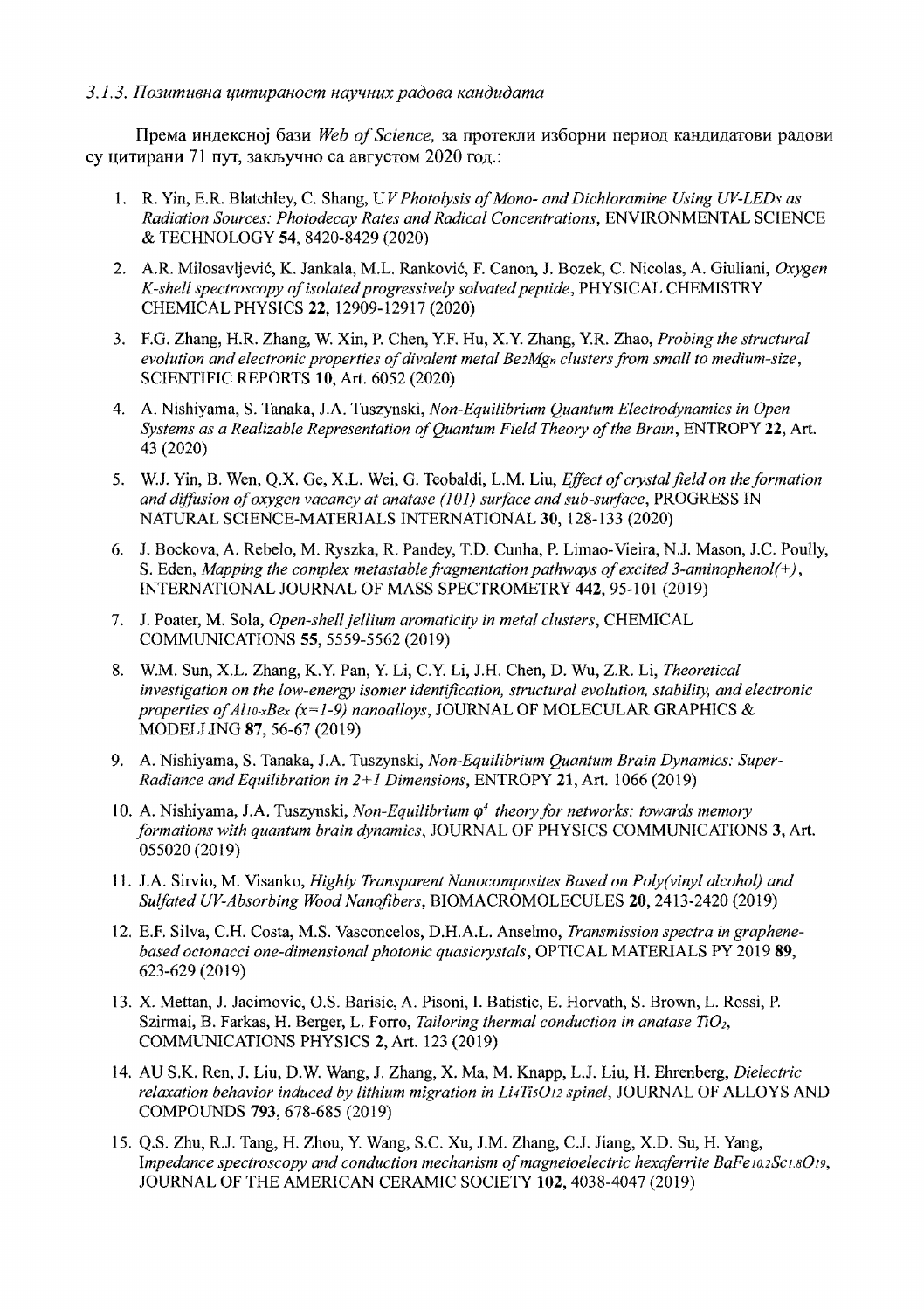- 16. Y. Nam, J.H. Lim, K.C. Ko, J.Y. Lee, *Photocatalytic activity of TiO<sub>2</sub> nanoparticles: a theoretical aspect,* JOURNAL OF MATERIALS CHEMISTRY A 7, 13833~13859 (2019)
- 17. V.P. Zhukov, M.G. Kostenko, A.A. Rempel, LR. Shein, *Influence ofcarbon or nitrogen dopants on* the electronic structure, optical properties and photocatalytic activity of partially reduced titanium *dioxide,* NANOSYSTEMS-PHYSICS CHEMISTRY MATHEMATICS 10,374-382 (2019)
- 18. B.S. Liu, XJ. Zhao, J.G. Yu, LP. Parkins, A. Fujishima, K. Nakata, *Intrinsic intermediate gap states of TiD2 materials and their roles in charge carrier kinetics,* JOURNAL OF PHOTOCHEMISTRY AND PHOTOBIOLOGY C-PHOTOCHEMISTRY REVIEWS 39, 1-57 (2019)
- 19. P. Pokhriyal, A. Bhakar, A.K. Sinha, A. Sagdeo, *Colossal dielectric permittivity and mechanism of AC conduction in bulk delafossite CuFe02,* JOURNAL OF APPLIED PHYSICS 125, Art. 164101 (2019)
- 20. A. Bupu, M.A. Majidi, *Theoretical study on the effects ofpolarons on the transport properties of anatase Ti02,* 4TH ANNUAL APPLIED SCIENCE AND ENGINEERING CONFERENCE, 2019 1402, Art. 044110 (2019)
- 21. D. Dorow-Gerspach, M. Wuttig, *Metal-like conductivity in undoped Ti02-x: Understanding an unconventional transparent conducting oxide,* THIN SOLID FILMS 669, 1-7 (2019)
- 22. U.H. Mistarz, K.D. Rand, *Installation, validation, and application examples oftwo instrumental setupsfor gas-phase HDX-MS analysis ofpeptides andproteins,* METHODS 144, 113-124 (2018)
- 23. L. Xu, Y.Q. Xu, N.H. Cheung, K.Y. Wong, *Practical approach for beryllium atomic clusters:* DFT potential energy surfaces from equilibrium to dissociation for excited states of  $2s \rightarrow 2p$ , THEORETICAL CHEMISTRY ACCOUNTS 137, Art. 132 (2018) *TD-*
- 24. J.Q. Zhou, M.L. Bo, L. Li, Z.K Huang, M.Z. Tian, C. Yao, C. Peng, *Bond-Energy-Electron*  Relaxation of Be-N Nanoclusters and BeX Alloys, ADVANCED THEORY AND SIMULATIONS 1, Art. 1800035 (2018)
- 25. P. Jena, Q. Sun, *Super Atomic Clusters: Design Rules and Potential for Building Blocks of Materials,* CHEMICAL REVIEWS 118,5755-5870 (2018)
- 26. R. McIntosh, N. Mohanta, A. Taraphder, S. Bhattacharyya, *Effect ofstructural disorder and Coulomb interactions in the superconductor-insulator transition applied to boron doped diamond,*  AlP ADVANCES 8, Art. 075109 (2018)
- 27. A. Nishiyama, J.A. Tuszynski, *Non-equilibrium*  $\varphi^4$  theory in open systems as a toy model of quantum *field theory of the brain, ANNALS OF PHYSICS* 398, 214-237 (2018)
- 28. F. Sanchez, V. Sanchez, C.M. Wang, *Ballistic transport in aperiodic Labyrinth tiling proven through a new convolution theorem,* EUROPEAN PHYSICAL JOURNAL B 91, Art. 132 (2018)
- 29. A. Tadjine, C. Delerue, *Anderson localization induced by gauge-invariant bond-sign disorder in square PbSe nanocrystallattices,* PHYSICAL REVIEW B 98, Art. 125412 (2018)
- 30. J.J. Carey, K.P. McKenna, *Does Polaronic Self-Trapping Occur at Anatase TiO<sub>2</sub> Surfaces?*, JOURNAL OF PHYSICAL CHEMISTRY C 122,27540-27553 (2018)
- 31. B.x. Yan, D.Y. Wan, X. Chi, CJ. Li, M.R. Motapothula, S. Hooda, P. Yang, Z. Huang, S.W. Zeng, A.G. Ramesh, SJ. Pennycook, A. Rusydi, A. Ariando J. Martin, T. Venkatesan, *Anatase TiDrA Model System for Large Polaron Transport,* ACS APPLIED MATERIALS & INTERFACES 10, 38201-38208 (2018)
- 32. W.J. Yin, B. Wen, c.Y. Zhou, A. Selloni, L.M. Liu, *Excess electrons in reduced rutile and anatase Ti02,* SURFACE SCIENCE REPORTS 73, 58-82 (2018)
- 33. E. Baldini, T. Palmieri, E. Pomarico, G. Aubock, M. Chergui, *Clocking the Ultrafast Electron Cooling in Anatase Titanium Dioxide Nanoparticles,* ACS PHOTONICS 5, 1241-1249 (2018)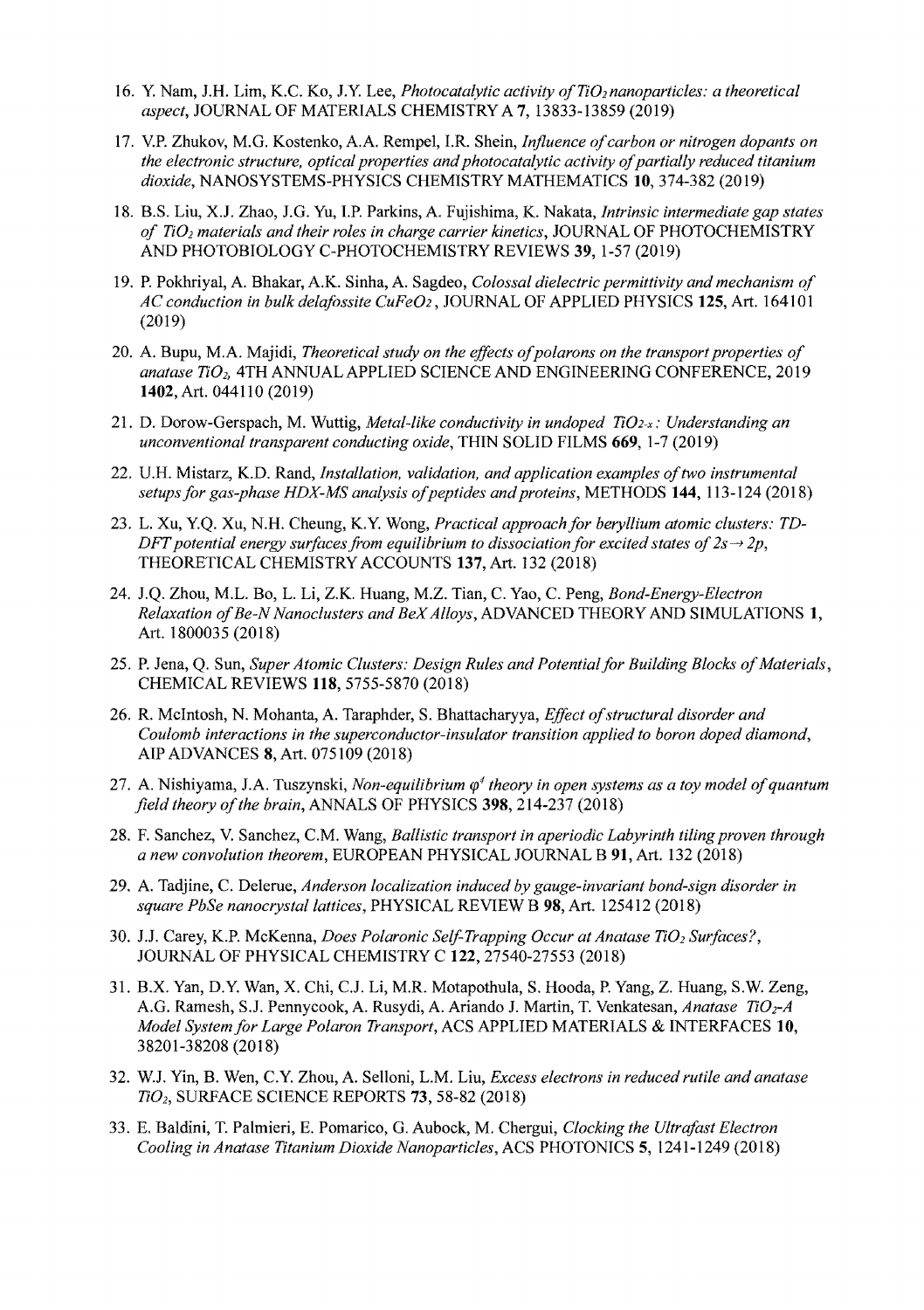- 34. L. Schwob, M. Lalande, D. Egorov, 1. Rangama, R. Hoekstra, V. Vizcaino, T. Schlatholter, J.C. Poully, *Radical-driven processes within a peptidic sequence oftype I collagen upon single-photon ionisation in the gas phase,* PHYSICAL CHEMISTRY CHEMICAL PHYSICS 19, 22895-22904 (2017)
- 35. R. Cercola, E. Matthews, e.E.H. Dessent, *Photoexcitation ofAdenosine* 5 *'-Triphosphate Anions in*  Vacuo: Probing the Influence of Charge State on the UV Photophysics of Adenine, JOURNAL OF PHYSICAL CHEMISTRY B 121, 5553-5561 (2017)
- 36. T.K. Roy, N.S. Nagornova, O.V. Boyarkin, R.B. Gerber, *A Decapeptide Hydrated by Two Waters: Conformers Determined by Theory and Validated by Cold Ion Spectroscopy,* JOURNAL OF PHYSICAL CHEMISTRY A 121, 9401-9408 (2017)
- 37. M.C. Castrovilli, P. Markush, P. Bolognesi, P. Rousseau, S. Mac1ot, A. Cartoni, R. Delaunay, A. Domaracka, J. Kocisek, B.A. Huber, L. Avaldi, *Fragmentation of pure and hydrated clusters of 5Bruracil by low energy carbon ions: observation ofhydrated fragments* , PHYSICAL CHEMISTRY CHEMICAL PHYSICS 19, 19807-19814 (2017)
- 38. L. Schwob, M. Lalande, J. Rangama, D. Egorov, R. Hoekstra, R. Pandey, S. Eden, T. Schlatholter, V. Vizcaino, J.C. Poully, Single-photon absorption of isolated collagen mimetic peptides and triple*helix models in the VUV-X energy range,* PHYSICAL CHEMISTRY CHEMICAL PHYSICS 19, 18321-18329 (2017)
- 39. D.D. Zhang, D. Wu, H. Yang, D. Yu, J.Y. Liu, Z.R. Li, Y. Li, *The Influence of Carbon Doping on the Structures, Properties, and Stability ofBeryllium Clusters,* EUROPEAN JOURNAL OF INORGANIC CHEMISTRY 18, 2428-2434 (2017)
- 40. 1.y. Li, D. Wu, Y. Li, Z.R. Li, *A comparative study ofoxygen-doped andpure beryllium clusters based on structural, energetic and electronic properties,* CHEMICAL PHYSICS LETTERS 674, 1-5 (2017)
- 41. S. Selcuk, A. Selloni, *Excess electrons at anatase Ti02 surfaces and interfaces: insights from first principles simulations,* JOURNAL OF PHYSICS D-APPLIED PHYSICS 50, Art. 273002 (2017)
- 42. E. Baldini, L. Chiodo, A. Dominguez, M. Palummo, S. Moser, M. Yazdi-Rizi, G. Aubock, B.P.P. Mallett, H. Berger, A. Magrez, C. Bernhard, M. Grioni, A. Rubio, M. Chergui, *Strongly bound excitons in anatase TiD] single crystals and nanoparticles,* NATURE COMMUNICATIONS 8, Art. 13 (2017)
- 43. L. Blancafort, V. Ovejas, R. Montero, M. Fernandez-Fernandez, A. Longarte, *Triplet Mediated C-N Dissociation versus Internal Conversion in Electronically Excited N-Methylpyrrole,* JOURNAL OF PHYSICAL CHEMISTRY LETTERS 7,1231-1237 (2016)
- 44. P. Markush, P. Bolognesi, A. Cartoni, P. Rousseau, S. Maclot, R. Delaunay, A. Domaracka, J. Kocisek, M.C. Castrovilli, B.A. Huber, L. Avaldi, *The role of the environment in the ion induced fragmentation ofuracil,* PHYSICAL CHEMISTRY CHEMICAL PHYSICS 18, 16721-16729 (2016)
- 45. F.Y. Naumkin, D.l Wales, *Trapping ofhydrogen atoms inside small beryllium clusters and their ions,* CHEMICAL PHYSICS LETTERS 659,282-288 (2016)
- 46. Z. Zhang, X.Y. Kong, G.H. Xie, P. Li, K. Xiao, L.P. Wen, L. Jiang, *"Uphill" cation transport: A bioinspired photo-driven ion pump,* SCIENCE ADVANCES 2, Art. e 1600689 (2016)
- 47. L. Peters, S. Ghosh, B. Sanyal, C. van Dijk, J. Bowlan, W. de Heer, A. Delin, I. Di Marco, O. Eriksson, M.L Katsnelson, B. Johansson, A. Kirilyuk, *Magnetism and exchange interaction ofsmall rare-earth clusters; Tb as a representative,* SCIENTIFIC REPORTS 6, Art. 19676 (2016)
- 48. Yuki Takahashi, *Quantum and spectral properties ofthe Labyrinth model,* JOURNAL OF MATHEMATICAL PHYSICS 57, Art. 063506 (2016)
- 49. S. Selcuk, A. Selloni, *Facet-dependent trapping and dynamics of excess electrons at anatase TiO<sub>2</sub> surfaces and aqueous interfaces,* NATURE MATERIALS 15, 1107 (2016)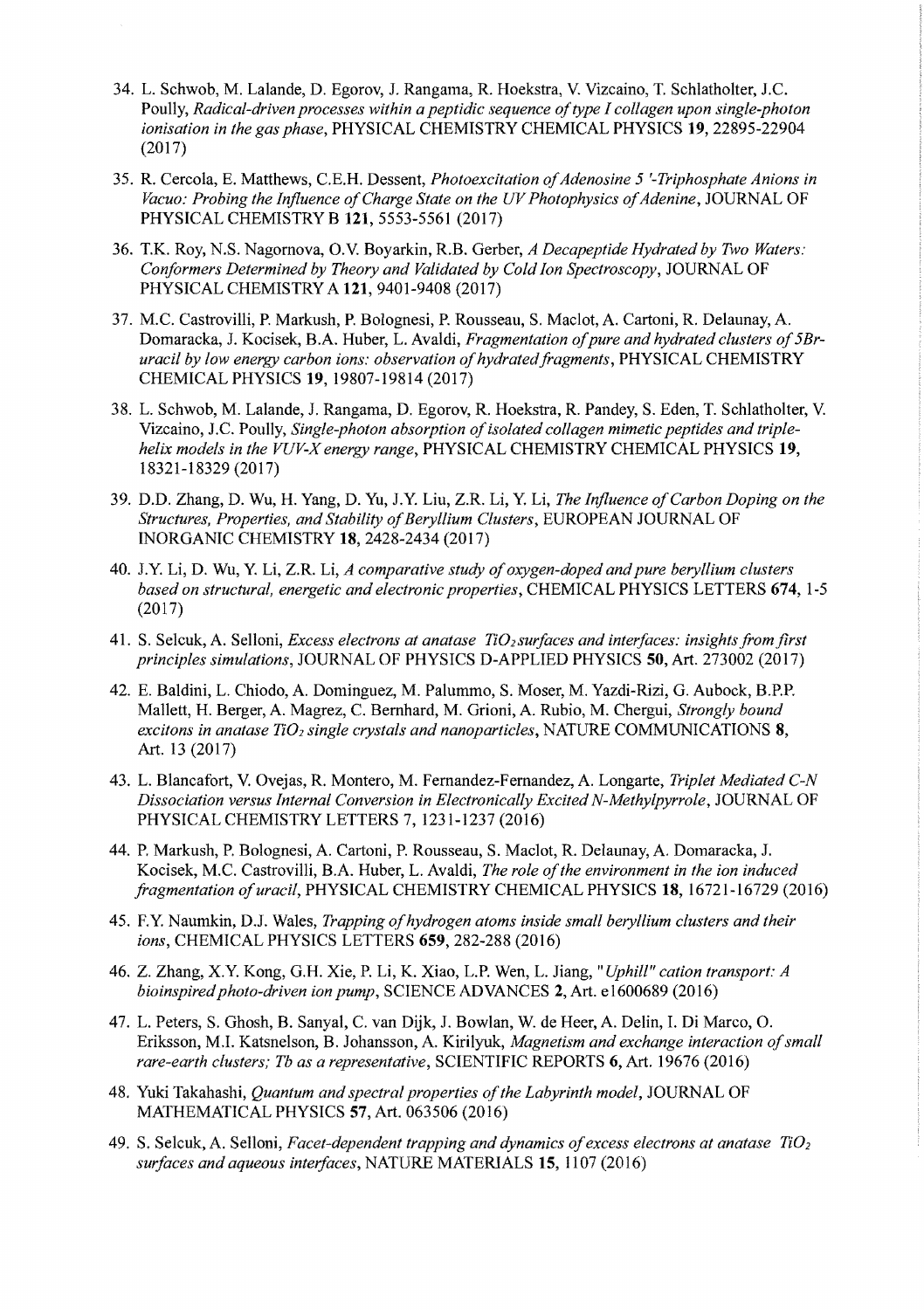- 50. R.J. Tang, H. Zhou, R. Zhao, 1. Jian, H. Wang, 1.1. Huang, M. Fan, W. Zhang, H.Y. Wang, H. Yang, *Dielectric relaxation andpolaronic conduction in epitaxial BaFe12019 hexaferrite thin film,*  JOURNAL OF PHYSICS D-APPLIED PHYSICS 49, Art. 115305 (2016)
- 51. A. Pisoni, J. Jacimovic, R. Gaal, B. Nafradi, H. Berger, Z. Revay, L. Forro, *Anisotropic transport properties oftungsten disulfide,* SCRIPTA MATERIALIA 114, 48-50 (2016)
- 52. V. Jovic, A.1.E. Rettie, V.R. Singh, J.S. Zhou, B. Lamoureux, C.B. Mullins, H. Bluhm, 1. Laverock, K.E. Smith, *A soft X-ray spectroscopic perspective of electron localization and transport in tungsten doped bismuth vanadate single crystals,* PHYSICAL CHEMISTRY CHEMICAL PHYSICS 18, 31958-31965(2016)
- 53. S. Vogel, 1. Rackwitz, R. Schurman, 1. Prinz, A.R. Milosayljevic, M. Refregiers, A. Giuliani, I. Bald, *Using DNA Origami Nanostructures To Determine Absolute Cross Sections for UV Photon-Induced DNA Strand Breakage,* JOURNAL OF PHYSICAL CHEMISTRY LETTERS 6,4589-4593 (2015)
- 54. K.C. Prince, P. Bolognesi, V. Feyer, O. Plekan, L. Avaldi, *Study ofcomplex molecules ofbiological interest with synchrotron radiation,* JOURNAL OF ELECTRON SPECTROSCOPY AND RELATED PHENOMENA 204,335-344 (2015)
- *55. 1.C.* Poully, V. Vizcaino, L. Schwob, R. Delaunay, 1. Kocisek, S. Eden, 1.Y. Chesnel, A. Mery, J. Rangama, L. Adoui, B. Huber, *Formation and Fragmentation ofProtonated Molecules after Ionization ofAmino Acid and Lactic Acid Clusters by Collision with Ions in the Gas Phase,*  CHEMPHYSCHEM 16,2389-2396 (2015)
- 56. C. Riml, H. Glasner, M.T. Rodgers, R. Micura, K. Breuker, *On the mechanism ofRNA phosphodiester backbone cleavage in the absence ofsolvent,* NUCLEIC ACIDS RESEARCH 43, 5171-5181 (2015)
- 57. M.L. Rankovic, F. Canon, L. Nahon, A. Giuliani, A.R. Milosavljevic, *VUV action spectroscopy of protonated leucine-enkephalin peptide in the* 6-14 *eVrange,* JOURNAL OF CHEMICAL PHYSICS 143, Art. 244311 (2015)
- 58. A. Giuliani, A. Milosavljevic, *Photon activation ofpeptides in the VUV,* XXIX INTERNATIONAL CONFERENCE ON PHOTONIC, ELECTRONIC, AND ATOMIC COLLISIONS (ICPEAC2015), PTS 1-12635, Art. 012032 (2015)
- 59. F. Canon, A.R. Milosavljevic, L. Nahon, A. Giuliani, Action spectroscopy of a protonated peptide in *the ultraviolet range,* PHYSICAL CHEMISTRY CHEMICAL PHYSICS 17,25725-25733 (2015)
- 60. M.L. Rankovic, F. Canon, L. Nahon, A. Giuliani, A.R. Milosavljevic, *VUVaction spectroscopy of protonated leucine-enkephalin peptide in the* 6-14 *eVrange,* JOURNAL OF CHEMICAL PHYSICS 143,Art. 244311 (2015)
- 61. C. van Dijk, J. Bowlan, W.A. de Heer, T. Rasing, A. Kirilyuk, *Unusual Temperature Dependence of Magnetization and Possible Magnetic Noncollinearity in Tm and Pr Clusters,* JOURNAL OF PHYSICAL CHEMISTRY C 119, 11153-11159 (2015)
- 62. E.R. Brandao, C.H. Costa, M.S. Vasconcelos, D.H.A.L. Anselmo, V.D. Mello, *Octonacci photonic quasicrystals,* OPTICAL MATERIALS 46, 378-383 (2015)
- 63. Stefanie Thiem, *Origin of the log-periodic oscillations in the quantum dynamics of electrons in quasiperiodic systems,* PHILOSOPHICAL MAGAZINE 95, 1233-1243 (2015)
- 64. T. Sarkar, K. Gopinadhan, 1. Zhou, S. Saha, 1.M.D. Coey, Y.P. Feng, A. Ariando T. Venkatesan, *Electron Transport at the TiO<sub>2</sub> Surfaces of Rutile, Anatase, and Strontium Titanate: The Influence of Orbital Corrugation,* ACS APPLIED MATERIALS & INTERFACES 7, 24616-24621 (2015)
- 65. F.G. Santomauro, A. Lubcke, J. Rittmann, E. Baldini, A. Ferrer, M. Silatani, P. Zimmermann, S. Grubel, 1.A. Johnson, S.O. Mariager, P. Beaud, D. Grolimund, C. Borca, G. Ingold, S.L. Johnson, M. Chergui, *Femtosecond X-ray absorption study of electron localization in photoexcited anatase TiO<sub>2</sub>,* SCIENTIFIC REPORTS 5, Art. 14834 (2015)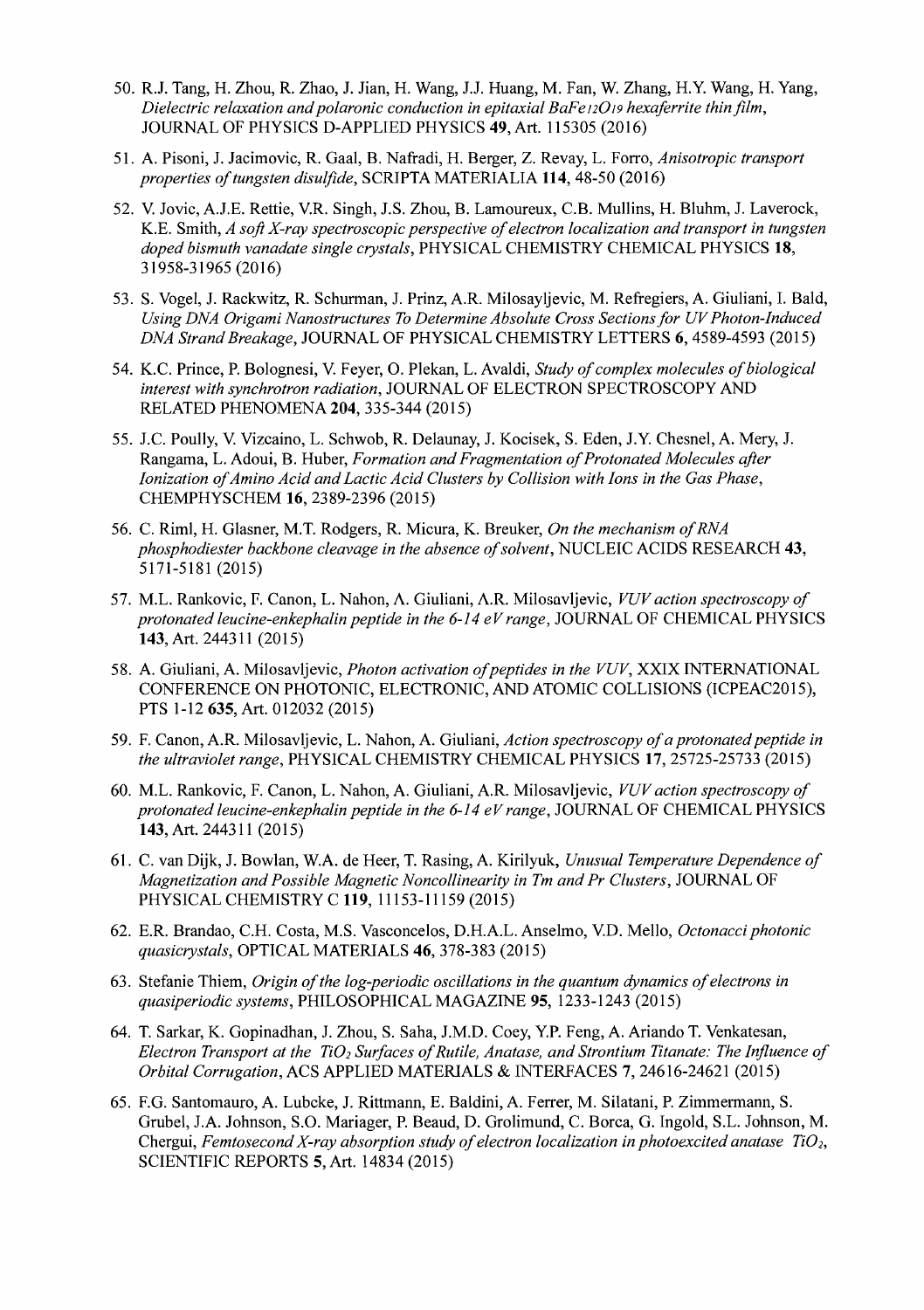- 66. R.1. Tang, C. Jiang, W.H. Qian, J. Jian, X. Zhang, RY. Wang, H. Yang, *Dielectric relaxation, resonance and scaling behaviors in SnCo2Fe24041 hexaferrite,* SCIENTIFIC REPORTS 5, Art. 13645 (2015)
- 67. D. Bayerl, E. Kioupakis, *Theoretical limits of thermoelectric figure of merit in n-type*  $T_1O_2$ *polymorphs,* PHYSICAL REVIEW B 91, Art. 165104 (2015)
- 68. A. Pisoni, J. Jacimovic, O.S. Barisic, A. Walter, B. Nafradi, P. Bugnon, A. Magrez, H. Berger, Z. Revay, 1. Forro, *The Role ofTransport Agents in MOS2 Single Crystals,* JOURNAL OF PHYSICAL CHEMISTRY C 119,3918-3922 (2015)
- 69. R.1. Tang, C. Jiang, J. Jian, Y. Liang, X. Zhang, H.Y. Wang, H. Yang, *Impedance spectroscopy and scaling behaviors ofSr3C02Fe24041 hexaferrite,* APPLIED PHYSICS LETTERS 106, Art. 022902 (2015)
- 70. K. Liu, Z. Xiao, P.F. Ma, J.H. Chen, M.F. Li, Q.Z. Liu, Y.D. Wang, D. Wang, *Large scale po/y(viny/*  alcohol-co-ethylene)/ TiO<sub>2</sub> hybrid nanofibrous filters with efficient fine particle filtration and *repetitive-use performance,* RSC ADVANCES 5, 87924-87931 (2015)
- 71. L.1. Antila, F.G. Santornauro, 1. Harnrnarstrorn, D.L.A. Fernandes, J. Sa, *Huntingfor the elusive shallow traps in TiO<sub>2</sub> anatase, CHEMICAL COMMUNICATIONS* 51, 10914-10916 (2015)

#### 3.1.4. Мећународна сарадња

Кандидат је учествовао на неколико међународних пројеката Европске уније: пројекту *Nanotube-Junction for High Throughput DNA Sequencing (nanoDNAsequencing)* Y OKBMPY тематике *FP7-NMP-2007-SMALL-1 Nano-scale mechanism of bio-non-bio interaction*, два пројекта на синхротрону SOLEIL, 2012874 и 20130388, као и на пројекту SCOPES 152406.

#### 3.2 Нормирање броја коауторских радова

Од бодованих радова кандидата, један рад има укупно 8 коаутора (рад бр. 1 из тачке 4. извештаја), где су представљени резултати обимног истраживања које укључује и експериментална мерења и нумеричке симулације.

Према члану 1.4 прилога 1. Правилника о поступку, начину вредновања и квантитативном исказивању научноистраживачких резултата (коначна верзија, Сл. Гласник РС, бр. 24/2016, 21/2017 и 38/2017), у случају експерименталних радова са више од седам. коаутора потребно је извршити нормализацију броја поена додељених раду, те је у складу са Правилником овом раду, категорије М21, додељено 8/1,2  $\approx$  6,7 бодова.

# $3.3$  Ангажованост у развоју услова за научни рад, образовању и формирању научних кадрова

### *3.3.1 MellmOpCm60 npu u3paou Ma2ucmapCKUX u oOKmopcKux pao06a, PYK060befbe cnelfujQJlUcmU'.fKUM pao06UMa*

Кандидат је био ментор др Милошу Дражићу при изради докторске дисертације ТЕОРИЈА ЕЛЕКТРОНСКОГ ТРАНСПОРТА КРОЗ КВАНТНЕ ТАЧКЕ И МОЛЕКУЛЕ, 2017. године.

### 3.4 Учешће у пројектима, потпројектима и пројектним задацима

Кандидат је учествовао на пројектима ОИ171033 и ОИ41028 Министарства просвете, HaYKe H TeXHOJIOIllKOr pa3Boja Peny6JIHKe Cp6Mje.

Кандидат је учествовао на неколико међународних пројеката: *Nanotube-Junction for High Throughput DNA Sequencing (nanoDNAsequencing)* у оквиру тематике *FP7-NMP-2007-*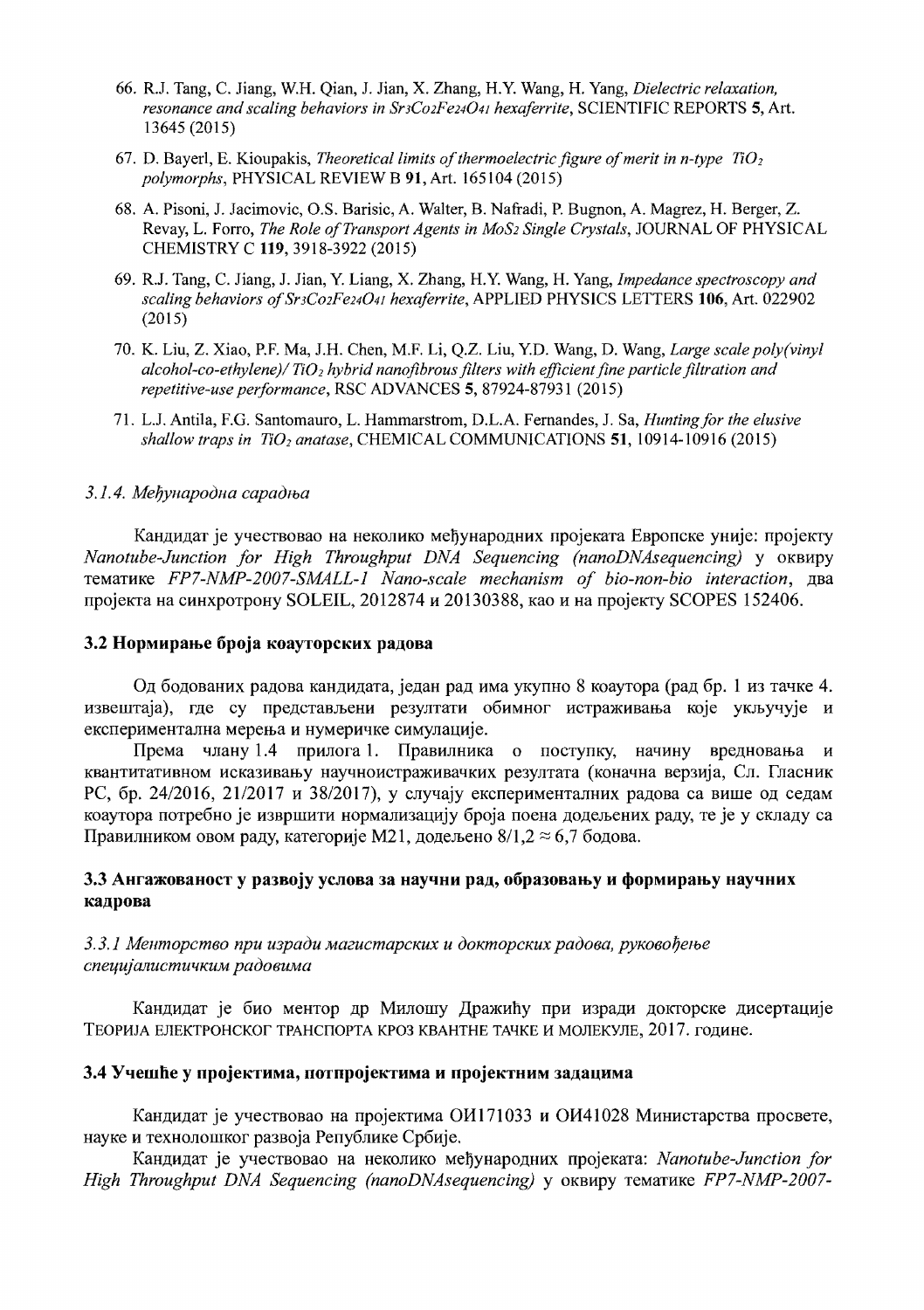SMALL-1 Nano-scale mechanism of bio-non-bio interaction; SOLEIL пројектима бр. 2012874 и 20130388 као и SCOPES пројекту 152406.

# 3.5 Утицај научних резултата

Према приложеном извештају са Web of Science, кандидатови радови су цитирани 168 пута (163 пута без аутоцитата) а Х-индекс кандидата је 9.

# 4. Елементи за квантитативну оцену научног доприноса за протекли изборни период

| Категорија | Поена по<br>публикацији | <b>Spoj</b><br>публикација | Укупно<br>поена | Нормирани<br>поени |
|------------|-------------------------|----------------------------|-----------------|--------------------|
| M21        |                         |                            |                 | '47                |
| <b>M32</b> | l 5                     |                            |                 |                    |
| M33        |                         |                            |                 |                    |
| <b>M34</b> | 0.5                     |                            |                 |                    |
| <b>M52</b> | ້.                      |                            |                 |                    |

Остварени поени кандидата:

# Рад у врхунском неђународном часопису (М21, 8 бодова)

1. A. Ž. Tomović, V. P. Jovanović, I. Đurišić, V. Z. Cerovski, B. Nastasijević, S. R. Veličković, K. Radulović, R. Žikić, Fast photoluminescence quenching in thin films of 4,4'-bis(2,2-diphenylyinyl)-1,1 '-biphenyl exposed to air, JOURNAL OF LUMINESCENCE 167, 204-210 (2015) IF 2,719 **SNIP 0.763** 

(Број поена додељених овом раду је нормиран као што је описано у тачки 3.2)

2. M. S. Dražić, V. Cerovski, R. Žikić, Theory of time-dependent nonequilibrium transport through a single molecule in a nonorthogonal basis set, INTERNATIONAL JOURNAL OF QUANTUM CHEMISTRY 117, 57-73 (2017) IF 2,920 SNIP 0.956

# Предавање по позиву са међународног скупа штампано у изводу (МЗ2, 1,5 бодова)

3. Viktor Cerovski, Density Functional Theory Study of Nanosolvated Biomolecules, Proc. WG2 Expert Meeting on Biomolecules, COST Action CM1204, XLIC - XUV/X-ray Light and fast Ions for ultrafast Chemistry, April 27-30, 2015, Book of Abstracts, p.25.

# Саопштење са међународног скупа штампано у целини (МЗЗ, 1 бод)

4. M. L. Ranković, V. Cerovski, F. Canon, L. Nahon, A. Giuliani, A. R. Milosavljević, Photodissociation of protonated Leucine-Enkephalin peptide in the VUV range, XXIX International Conference on Photonic, Electronic, and Atomic Collisions (ICPEAC2015), Journal of Physics Conference Series 635, Article 112030 (2015) SNIP 0.375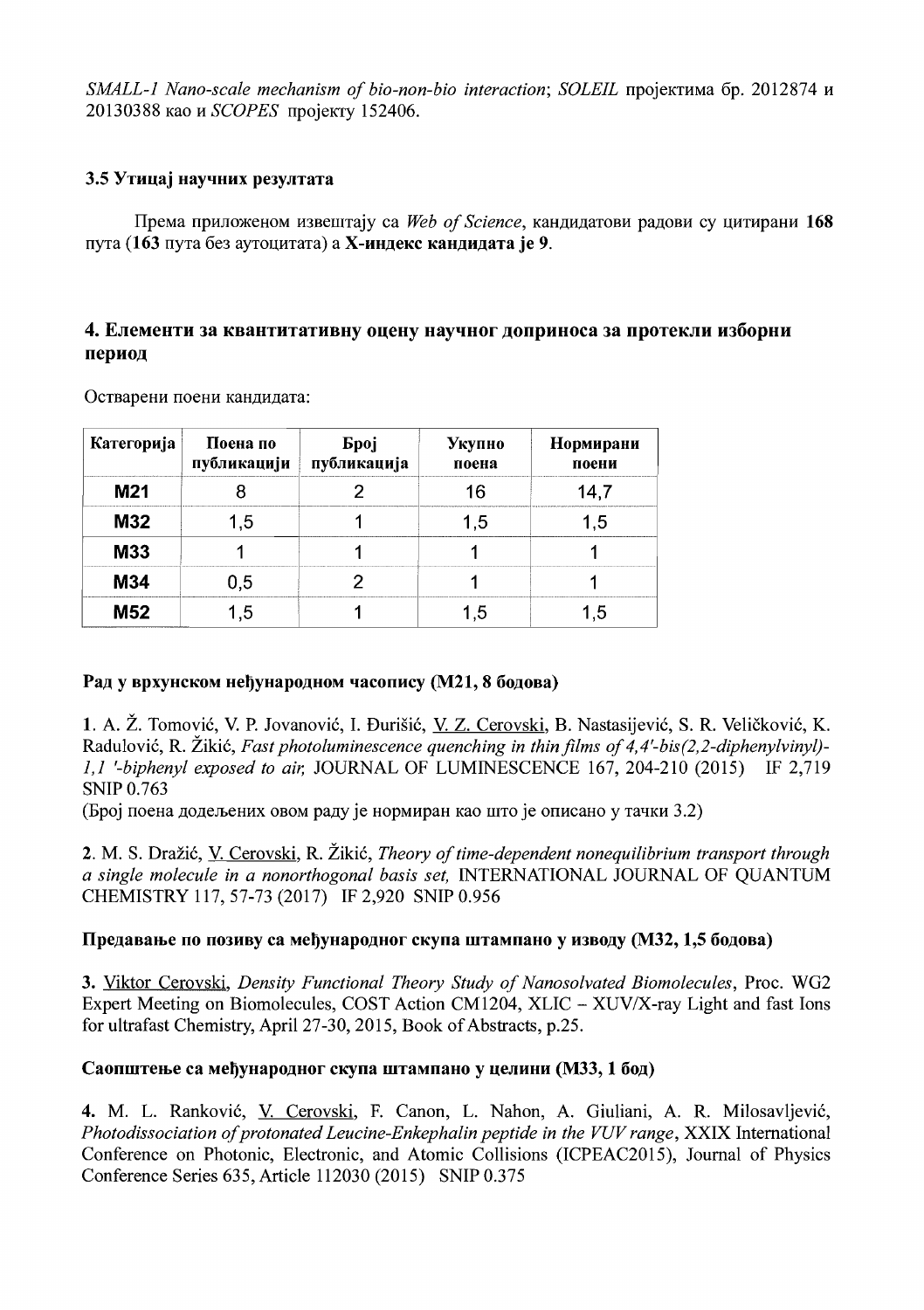# Саопштење са међународног скупа штампано у изводу (М34, 0,5 бодова)

**5.** I. Baci6, M. Lj. Rankovi6, F. Canon, V. Cerovski, C. Nicolas, A. Giuliani and A.R. Milosavljevic, Gas-phase X-ray action spectroscopy of protonated nanosolvated substance P peptide around O *K-edge,* Proc. WG2 Expert Meeting on Biomolecules, COST Action CM1204, XLIC - XUV/X-ray Light and fast Ions for ultrafast Chemistry, April 27-30, 2015, Book of Abstracts, Poster presentation P08, p.7l.

**6.** M. Lj. Rankovic, V. Cerovski, F. Canon, L. Nahon, A. Giuliani and A. R. Milosavljevic, *VUV action spectroscopy ofbare and hydrated protonated leucine-enkephalin peptide,* Proc. WG2 Expert Meeting on Biomolecules, COST Action CM1204, XLIC  $-$  XUV/X-ray Light and fast Ions for ultrafast Chemistry, April 27-30, 2015, Book of Abstracts, Poster presentation P07, p.69.

# Рад у истакнутом националном часопису (М52, 1,5 бодова)

7. Aleksandar Ž. Tomović, Vladimir P. Jovanović, Ivana V. Đurišić, Milan M. Pejić, <u>Viktor Z.</u> Cerovski, Suzana M. Blesić, Radomir Žikić, Mehanizam gašenja fotoluminiscecije u tankim *filmovima N,N'-bis(3-methylphenyl)-N,N'-bis(phenyl)benzidine osvetljenih UV svetloscu u vazduhu,*  TEHNIKA - NOVI MATERIJALI 24 (2015) 6, 909-914.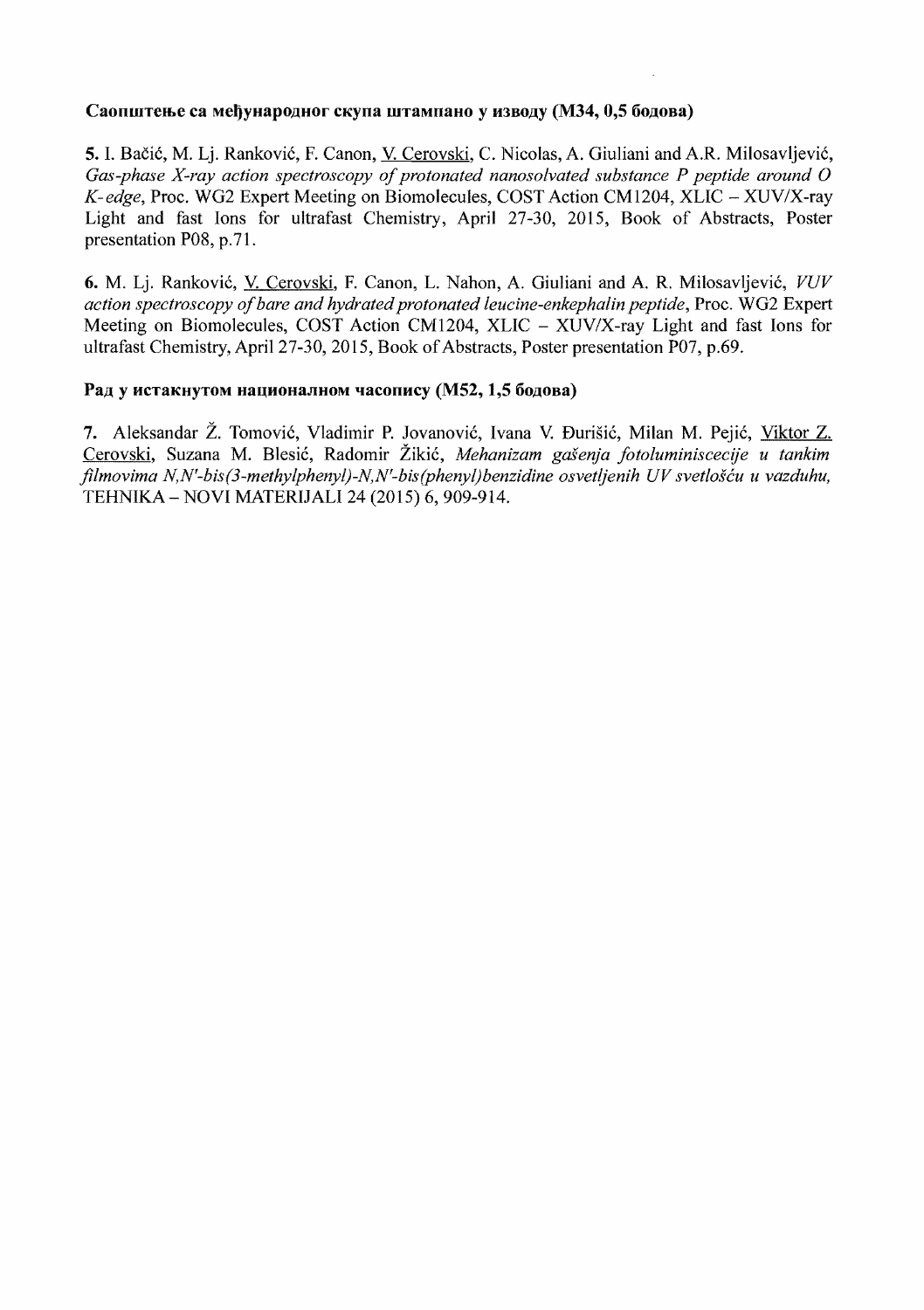#### 5. Мишљење и предлог комисије

Др Виктор Церовски је истраживач са значајним искуством, са изузетним степеном самосталности у раду, осмишљавању и планирању истраживања, као и њиховој реализацији и презентацији остварених резултата. Кандидат је аутор или коаутор 17 радова са SCI листе цитираних 163 пута (без аутоцитата), са х-индексом 9, као и два предавања по позиву.

На основу изложеног Комисија сматра да кандидат испуњава услове прописане од стране Министарства просвете, науке и технолошког развоја Републике Србије за стицање звања научни сарадник, те предлаже Научном већу Института за мултидисциплинарна истраживања да прихвати овај извештај и предложи Министарству избор др Виктора Церовског у звање научни сарадник.

Комисија:

др Радомир Жикић, научни саветник Универзитет у Београду - Институт за мултидисциплинарна истраживања

Bha g*uinn* 

др Владимир Јовановић, научни сарадник Универзитет у Београду - Институт за мултидисциплинарна истраживања

Herry Whoamarrer

др Жељко Шљиванчанин, научни саветник Универзитет у Београду - Институт за нуклеарне науке "Винча"